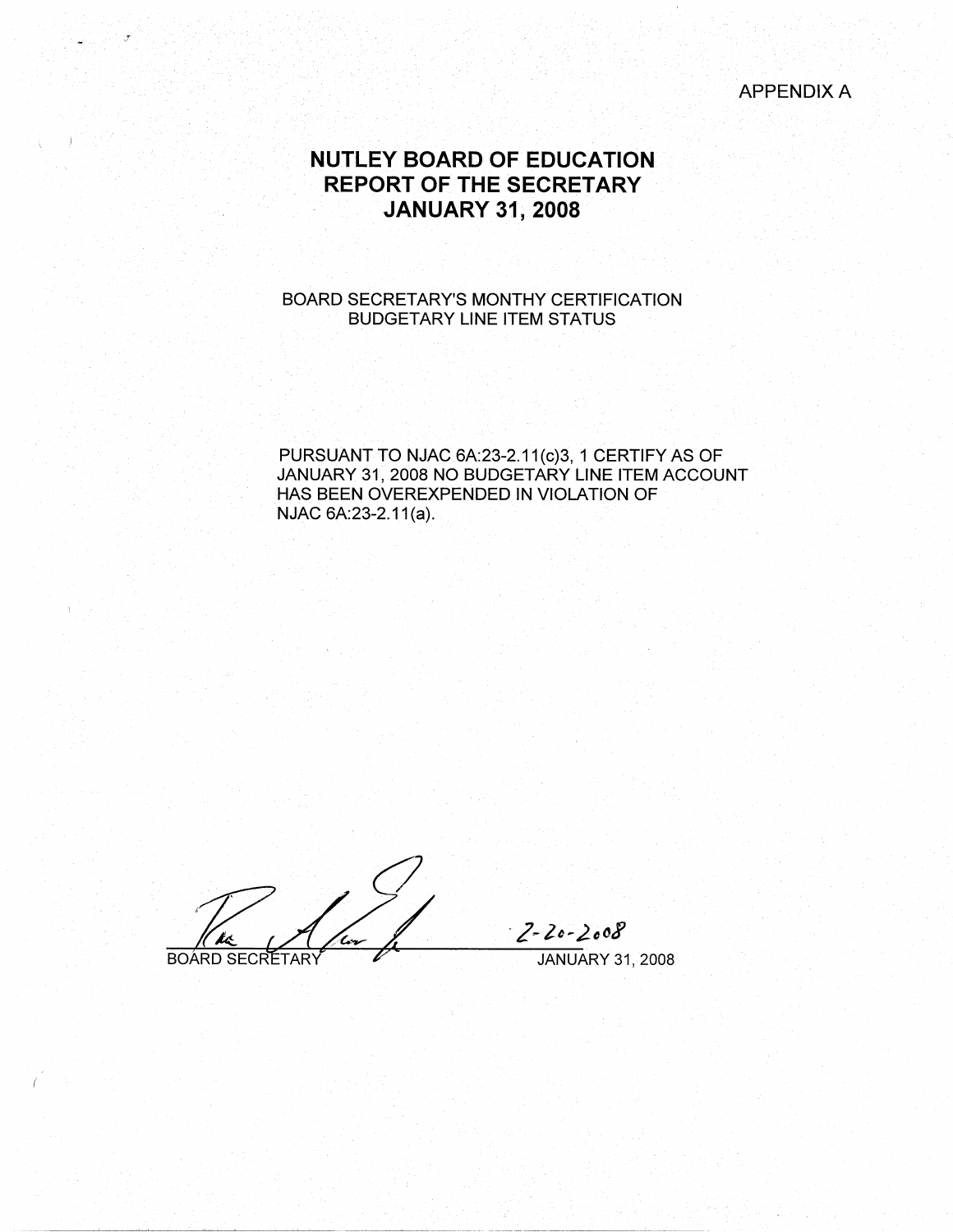*l'* 

**Starting date 7/1/2007 Ending date 1/31/2008 Fund: 10 GENERAL CURRENT EXPENSE** 

|             | <b>Assets and Resources</b>                 |                   |                   |
|-------------|---------------------------------------------|-------------------|-------------------|
|             | Assets:                                     |                   |                   |
| 101         | Cash in bank                                |                   | \$1,513,824.83    |
| $102 - 106$ | Cash Equivalents                            |                   | \$4,140.00        |
| 111         | Investments                                 |                   | \$0.00            |
| 116         | Capital Reserve Account                     |                   | \$457,681.64      |
| 121         | Tax levy Receivable                         |                   | \$0.00            |
|             | Accounts Receivable:                        |                   |                   |
| 132         | Interfund                                   | \$4,201.45        |                   |
| 141         | Intergovernmental - State                   | (\$268,982.00)    |                   |
| 142         | Intergovernmental - Federal                 | \$0.00            |                   |
| 143         | Intergovernmental - Other                   | (\$6,078.98)      |                   |
| 153, 154    | Other (net of estimated uncollectable of \$ | \$12,665.86       | $($ \$258,193.67) |
|             | Loans Receivable:                           |                   |                   |
| 131         | Interfund                                   | \$0.00            |                   |
| 151, 152    | Other (Net of estimated uncollectable of \$ | \$0.00            | \$0.00            |
|             | <b>Other Current Assets</b>                 |                   | \$0.00            |
|             | <b>Resources:</b>                           |                   |                   |
| 301         | <b>Estimated revenues</b>                   | \$49,176,529.00   |                   |
| 302         | Less revenues                               | (\$27,844,454.25) | \$21,332,074.75   |
|             | <b>Total assets and resources</b>           |                   | \$23,049,527.55   |
|             | <b>Liabilities and fund equity</b>          |                   |                   |
|             | Liabilities:                                |                   |                   |
|             |                                             |                   |                   |
| 411         | Intergovernmental accounts payable - state  |                   | \$0.00            |
| 421         | Accounts payable                            |                   | (\$0.93)          |
| 431         | Contracts payable                           |                   | \$0.00            |
| 451         | Loans payable                               |                   | \$0.00            |
| 481         | Deferred revenues                           |                   | \$0.00            |
|             | Other current liabilities                   |                   | \$1,284,840.64    |
|             | <b>Total liabilities</b>                    |                   | \$1,284,839.71    |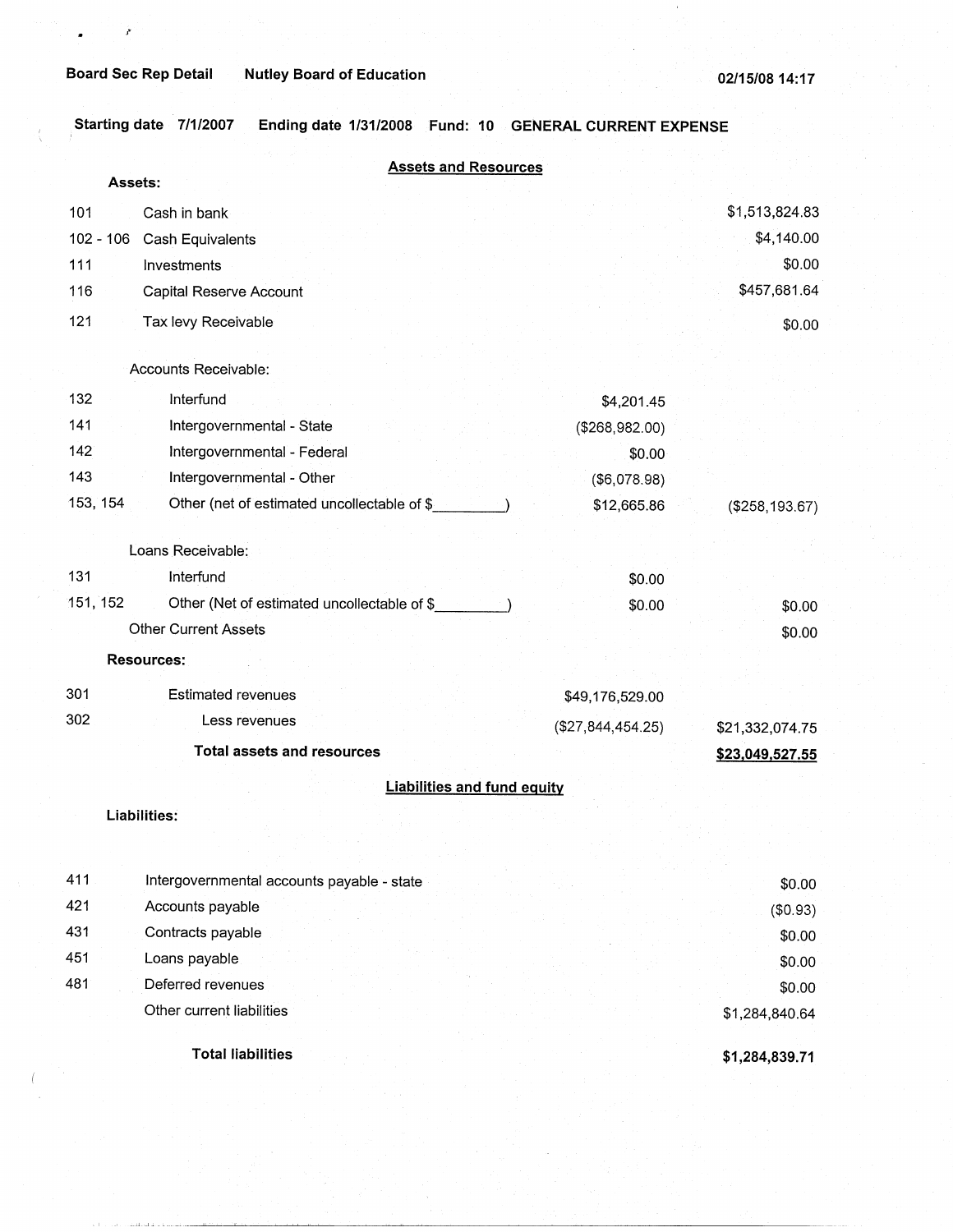### **Board Sec Rep Detail Contract Detail Autley Board of Education 02/15/08 14:17 02/15/08 14:17**

**Starting date 7/1/2007 Ending date 1/31/2008 Fund: 10 GENERAL CURRENT EXPENSE** 

#### **Fund Balance:**

753,754 761 604 Appropriated: Reserve for encumbrances Capital reserve account - July Add: Increase in capital reserve 307 309 762 751,752,76x 601 Less: Budgeted w/d from capital reserve eligible costs Less: Budgeted w/d from capital reserve excess costs Adult education programs 602 770 303 Other reserves Appropriations \$50,768,529.37 Less: Expenditures (\$27,608,301.08) Encumbrances (\$22,013,670.76) (\$49,621,971.84) Total appropriated Unappropriated: Fund balance, July 1 Budgeted fund balance Total fund balance **Total liabilities and fund equity Recapitulation of Budgeted Fund Balance:**  \$22,377,970.96 \$445,630.35 \$0.00 \$0.00 \$0.00 \$0.00 \$0.00 \$1,146,557.53 \$23,970,158.84 (\$613,470.63) (\$1,592,000.37) \$445,630.35 \$21,764,687.84 **\$23,049,527.55** 

|                                    | <b>Budgeted</b>   | <b>Actual</b>       | Variance            |
|------------------------------------|-------------------|---------------------|---------------------|
| Appropriations                     | \$50,768,529.37   | \$49,621,971.84     | \$1,146,557.53      |
| Revenues                           | (\$49,176,529.00) | $(\$27.844.454.25)$ | (\$21,332,074.75)   |
| Subtotal                           | \$1,592,000.37    | \$21,777,517.59     | (\$20, 185, 517.22) |
| Change in capital reserve account: |                   |                     |                     |
| Plus - Increase in reserve         | \$0.00            | \$12,051.29         | (\$12,051.29)       |
| Less - Withdrawal from reserve     | \$0.00            | \$0.00              |                     |
| Subtotal                           | \$1,592,000.37    | \$21,789,568.88     | (\$20,197,568.51)   |
| Less: Adjustment for prior year    | \$0.00            | \$0.00              |                     |
| Budgeted fund balance              | \$1,592,000.37    | \$21,789,568.88     | (\$20, 197, 568.51) |
|                                    |                   |                     |                     |

Kvz

Prepared and submitted by :

Board Secretary

2-20-2008

Date

,,----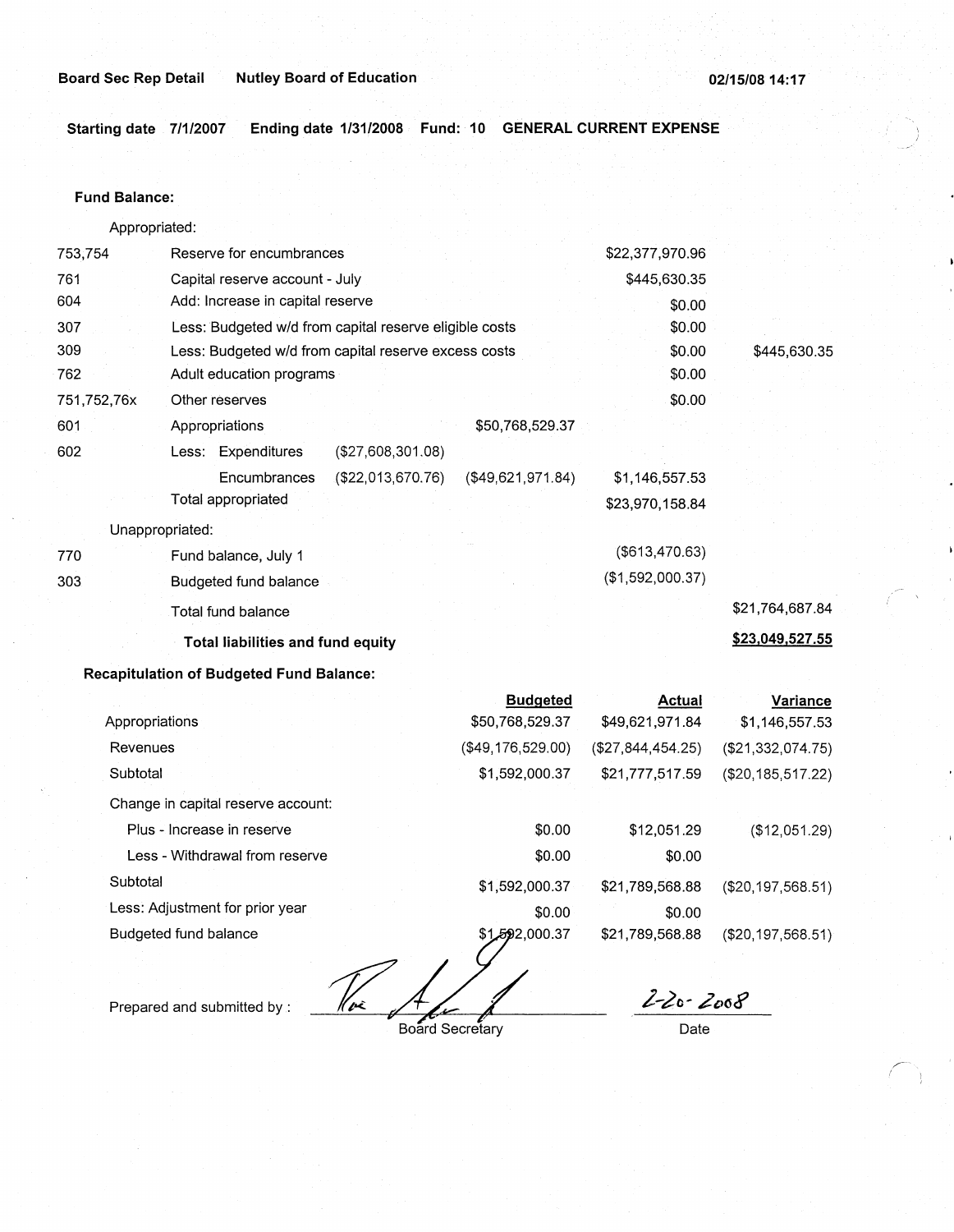.. 1 \_\_\_\_\_\_\_ lJ---L.l.--~~-~-~~~--~~-~---------------------

Starting date 7/1/2007 Ending date 1/31/2008 Fund: 20 SPECIAL REVENUE FUNDS

| <b>Assets and Resources</b>                             |                |                |
|---------------------------------------------------------|----------------|----------------|
| Assets:                                                 |                |                |
| Cash in bank<br>101                                     |                | (\$217,618.35) |
| $102 - 106$<br>Cash Equivalents                         |                | \$0.00         |
| 111<br>Investments                                      |                | \$0.00         |
| 116<br>Capital Reserve Account                          |                | \$0.00         |
| 121<br>Tax levy Receivable                              |                | \$0.00         |
|                                                         |                |                |
| Accounts Receivable:                                    |                |                |
| 132<br>Interfund                                        | \$0.00         |                |
| Intergovernmental - State<br>141                        | \$12,213.82    |                |
| Intergovernmental - Federal<br>142                      | \$1,509.09     |                |
| Intergovernmental - Other<br>143                        | \$0.00         |                |
| 153, 154<br>Other (net of estimated uncollectable of \$ | \$0.00         | \$13,722.91    |
|                                                         |                |                |
| Loans Receivable:                                       |                |                |
| Interfund<br>131                                        | \$0.00         |                |
| 151, 152<br>Other (Net of estimated uncollectable of \$ | \$0.00         | \$0.00         |
| <b>Other Current Assets</b>                             |                | \$0.00         |
| <b>Resources:</b>                                       |                |                |
| 301<br><b>Estimated revenues</b>                        | \$1,330,359.00 |                |
| 302<br>Less revenues                                    | (\$523,584.27) | \$806,774.73   |
| <b>Total assets and resources</b>                       |                | \$602,879.29   |
|                                                         |                |                |
| <b>Liabilities and fund equity</b>                      |                |                |
| Liabilities:                                            |                |                |
| 101<br>Cash in bank                                     |                | (\$217,618.35) |
| 411<br>Intergovernmental accounts payable - state       |                | \$3,603.14     |
| Accounts payable<br>421                                 |                | \$0.00         |
| Contracts payable<br>431                                |                | \$0.00         |
| 451<br>Loans payable                                    |                | \$0.00         |
| Deferred revenues<br>481                                |                | \$0.00         |
| Other current liabilities                               |                | \$388.10       |
|                                                         |                |                |
| <b>Total liabilities</b>                                |                | \$3,991.24     |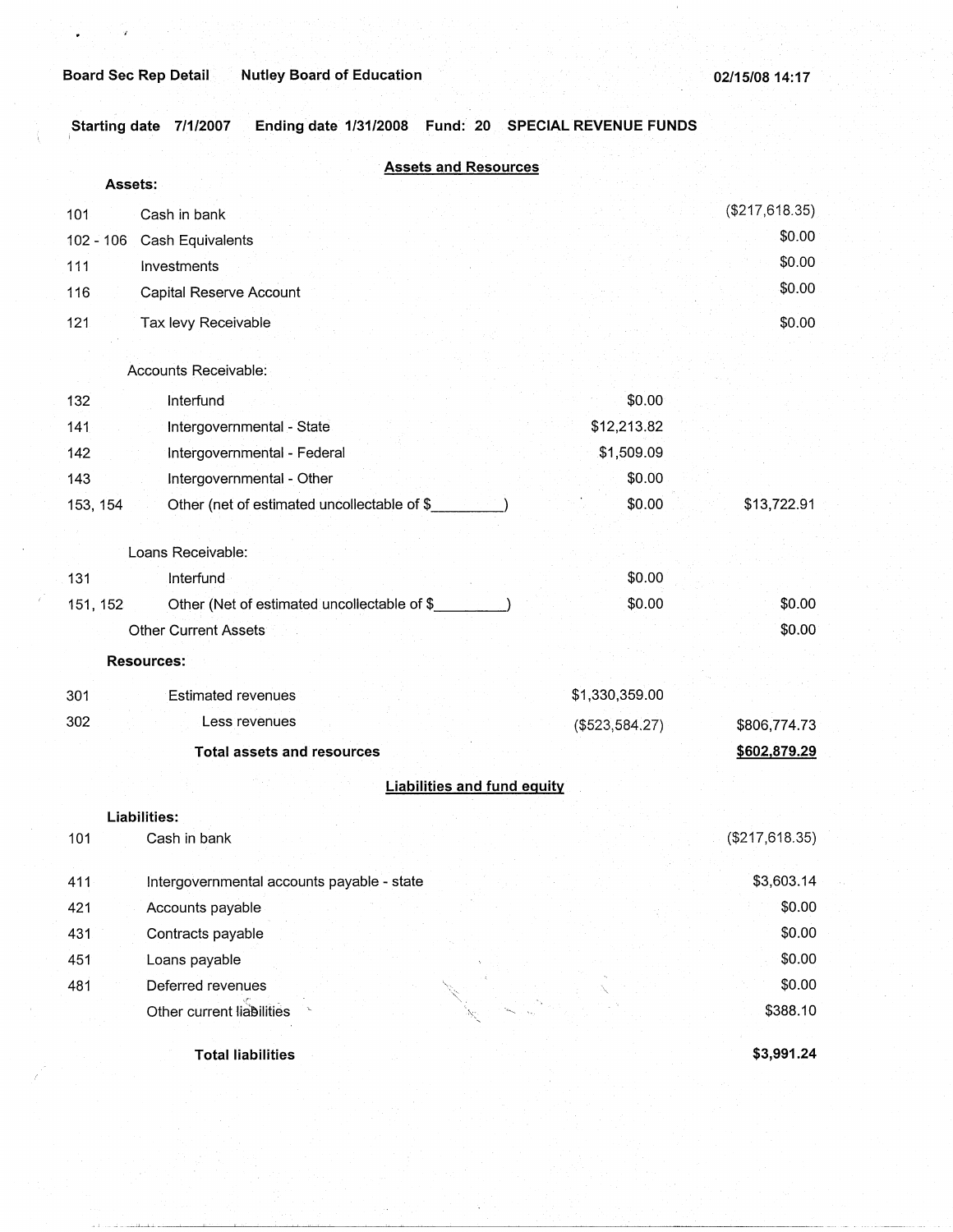·, \

**Starting date 7/1/2007 Ending date 1/31/2008 Fund: 20 SPECIAL REVENUE FUNDS** 

#### **Fund Balance:**

Appropriated: 753,754 Reserve for encumbrances 761 Capital reserve account - July 604 Add: Increase in capital reserve 307 309 762 751,752,76x 601 Less: Budgeted w/d from capital reserve eligible costs Less: Budgeted w/d from capital reserve excess costs Adult education programs 602 Other reserves Appropriations **Less:** Expenditures **Encumbrances** Total appropriated Unappropriated: 770 Fund balance, July 1 303 Budgeted fund balance Total fund balance (\$1,129,497.60) (\$545,095.87) **Total liabilities and fund equity Recapitulation of Budgeted Fund Balance:**  \$2,447,133.58 (\$1,674,593.47) **Budgeted**  \$549,037.29 \$0.00 \$0.00 \$0.00 \$0.00 \$0.00 \$0.00 \$772,540.11 \$1,321,577.40 \$394,085.23 (\$1,116,774.58) **Actual**  \$0.00 \$598,888.05 **\$602,879.29 Variance** 

| Appropriations                     | \$2,447,133.58   | \$1,674,593.47 | \$772,540.11   |
|------------------------------------|------------------|----------------|----------------|
| Revenues                           | (\$1,330,359.00) | (\$523,584.27) | (\$806,774.73) |
| Subtotal                           | \$1,116,774.58   | \$1,151,009.20 | (\$34,234.62)  |
| Change in capital reserve account: |                  |                |                |
| Plus - Increase in reserve         | \$0.00           | \$0.00         | \$0.00         |
| Less - Withdrawal from reserve     | \$0.00           | \$0.00         |                |
| Subtotal                           | \$1,116,774.58   | \$1,151,009.20 | (\$34,234.62)  |
| Less: Adjustment for prior year    | \$0.00           | \$0.00         |                |
| Budgeted fund balance              | \$1,146,774.58   | \$1,151,009.20 | (\$34,234.62)  |
|                                    |                  |                |                |

Tex

Prepared and submitted by :

Board Secretary

*2- µ-,y*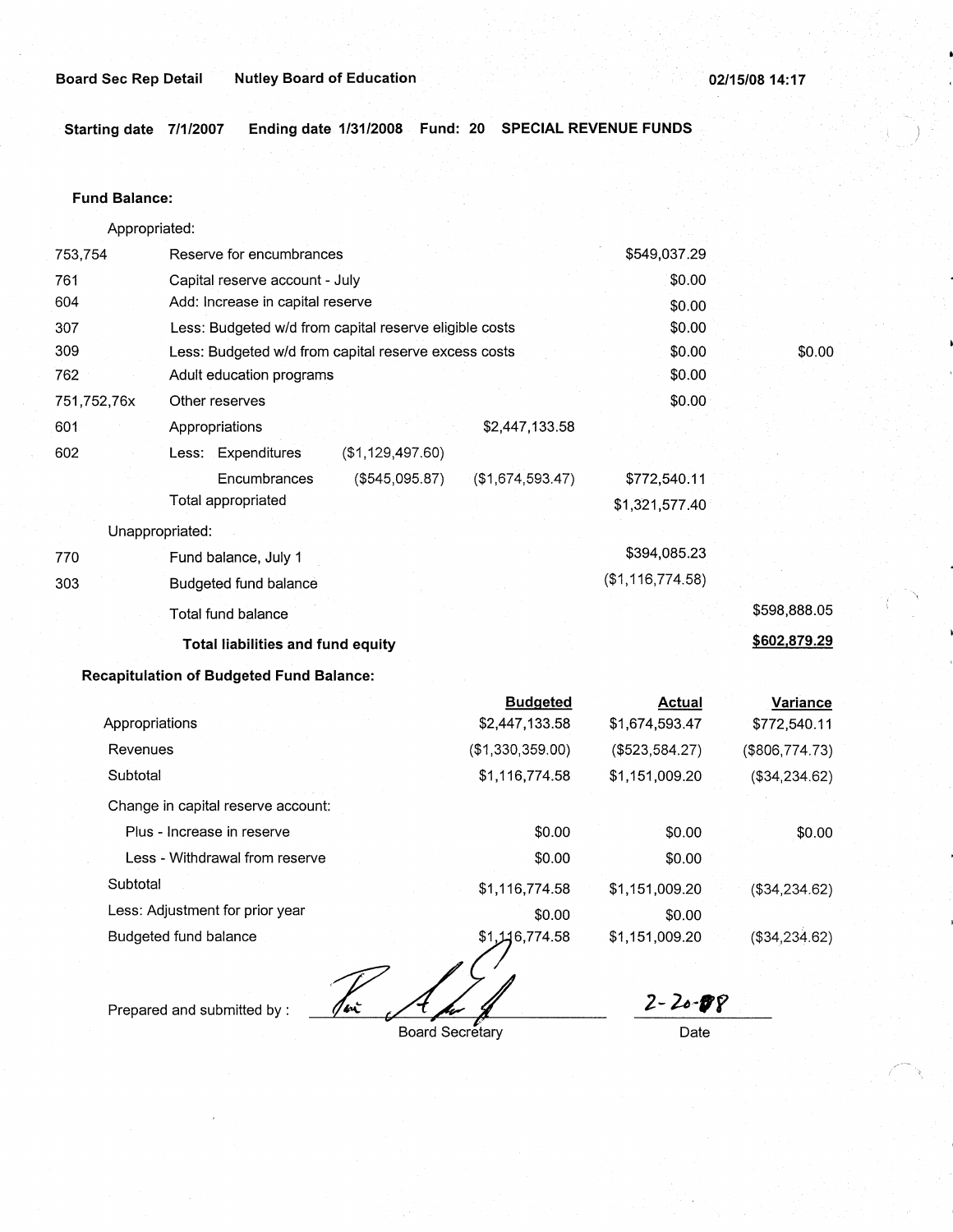,·

×

Starting date 7/1/2007 Ending date 1/31/2008 Fund: 30 CAPITAL PROJECTS FUNDS

|             | <b>Assets and Resources</b>                  |                   |                   |
|-------------|----------------------------------------------|-------------------|-------------------|
|             | Assets:                                      |                   |                   |
| 101         | Cash in bank                                 |                   | \$33,391,002.31   |
| $102 - 106$ | Cash Equivalents                             |                   | \$0.00            |
| 111         | Investments                                  |                   | \$0.00            |
| 116         | Capital Reserve Account                      |                   | \$0.00            |
| 121         | Tax levy Receivable                          |                   | \$0.00            |
|             | Accounts Receivable:                         |                   |                   |
|             |                                              |                   |                   |
| 132         | Interfund                                    | \$22,659.00       |                   |
| 141         | Intergovernmental - State                    | \$8,900,787.64    |                   |
| 142         | Intergovernmental - Federal                  | \$0.00            |                   |
| 143         | Intergovernmental - Other                    | \$40,000.00       |                   |
| 153, 154    | Other (net of estimated uncollectable of \$  | \$0.00            | \$8,963,446.64    |
|             | Loans Receivable:                            |                   |                   |
| 131         | Interfund                                    | \$0.00            |                   |
| 151, 152    | Other (Net of estimated uncollectable of \$_ | \$0.00            | \$0.00            |
|             | <b>Other Current Assets</b>                  |                   | \$0.00            |
|             | <b>Resources:</b>                            |                   |                   |
| 301         | <b>Estimated revenues</b>                    | \$0.00            |                   |
| 302         | Less revenues                                | (\$38,533,356.32) | (\$38,533,356.32) |
|             | <b>Total assets and resources</b>            |                   | \$3,821,092.63    |
|             | <b>Liabilities and fund equity</b>           |                   |                   |
|             | Liabilities:                                 |                   |                   |
|             |                                              |                   |                   |
|             |                                              |                   |                   |
| 411         | Intergovernmental accounts payable - state   |                   | \$0.00            |
| 421         | Accounts payable                             |                   | \$0.00            |
| 431         | Contracts payable                            |                   | \$0.00            |
| 451         | Loans payable                                |                   | \$0.00            |
| 481         | Deferred revenues                            |                   | \$5,174,909.00    |
|             | Other current liabilities                    |                   | \$23,481.48       |
|             |                                              |                   |                   |

**Total liabilities** 

**\$5,198,390.48**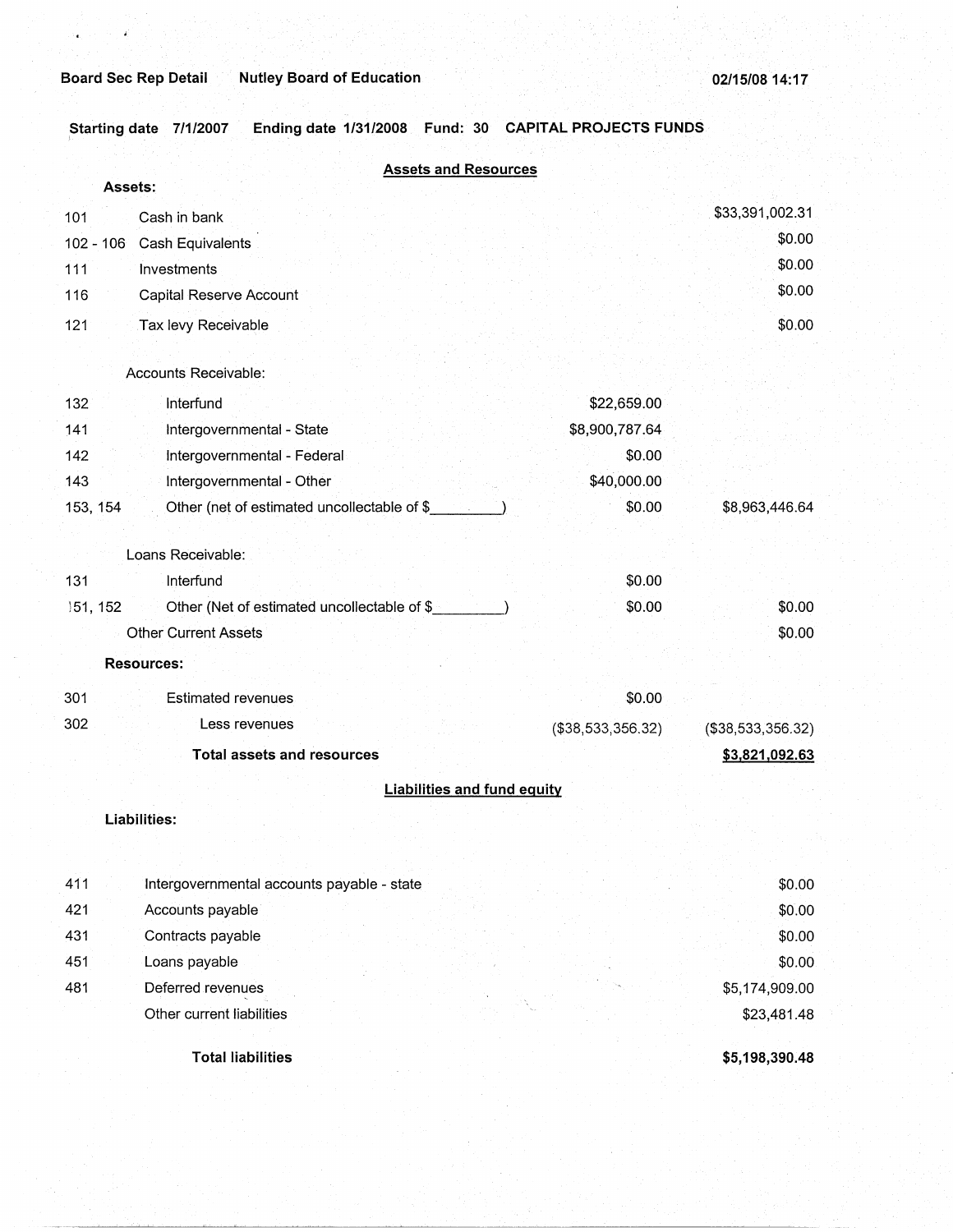**Board Sec Rep Detail Nutley Board of Education** 

**02/15/08 14: 17** 

**Starting date 7/1/2007 Ending date 1/31/2008 Fund: 30 CAPITAL PROJECTS FUNDS** 

### **Fund Balance:**

753,754 761 604 Appropriated: Reserve for encumbrances Capital reserve account - July Add: Increase in capital reserve 307 309 762 751,752,76x 601 Less: Budgeted w/d from capital reserve eligible costs Less: Budgeted w/d from capital reserve excess costs Adult education programs 602 770 303 Other reserves Appropriations \$39,824,530.74 Less: Expenditures (\$5,310,616.19) **Encumbrances** Total appropriated (\$5,772,017.94) (\$11,082,634.13) Unappropriated: Fund balance, July 1 Budgeted fund balance Total fund balance **Total liabilities and fund equity**  \$11,553,407.04 \$0.00 \$0.00 \$0.00 \$0.00 \$0.00 \$0.00 \$28,741,896.61 \$40,295,303.65 (\$1,848,070.76) (\$39,824,530.74) \$0.00 (\$1,377,297.85) **\$3,821,092.63** 

**Recapitulation of Budgeted Fund Balance:** 

|                                    |  | <b>Budgeted</b> | Actual            | Variance        |
|------------------------------------|--|-----------------|-------------------|-----------------|
| Appropriations                     |  | \$39,824,530.74 | \$11,082,634.13   | \$28,741,896.61 |
| Revenues                           |  | \$0.00          | (\$38,533,356.32) | \$38,533,356.32 |
| Subtotal                           |  | \$39,824,530.74 | (\$27,450,722.19) | \$67,275,252.93 |
| Change in capital reserve account: |  |                 |                   |                 |
| Plus - Increase in reserve         |  | \$0.00          | \$0.00            | \$0.00          |
| Less - Withdrawal from reserve     |  | \$0.00          | \$0.00            |                 |
| Subtotal                           |  | \$39,824,530.74 | (\$27,450,722.19) | \$67,275,252.93 |
| Less: Adjustment for prior year    |  | \$0.00          | \$0.00            |                 |
| Budgeted fund balance              |  | \$39,824,530.74 | (\$27,450,722.19) | \$67,275,252.93 |
|                                    |  |                 |                   |                 |

Prepared and submitted by :

 $\frac{2-2c-2c0P}{\text{Date}}$ 

**Board Secretary**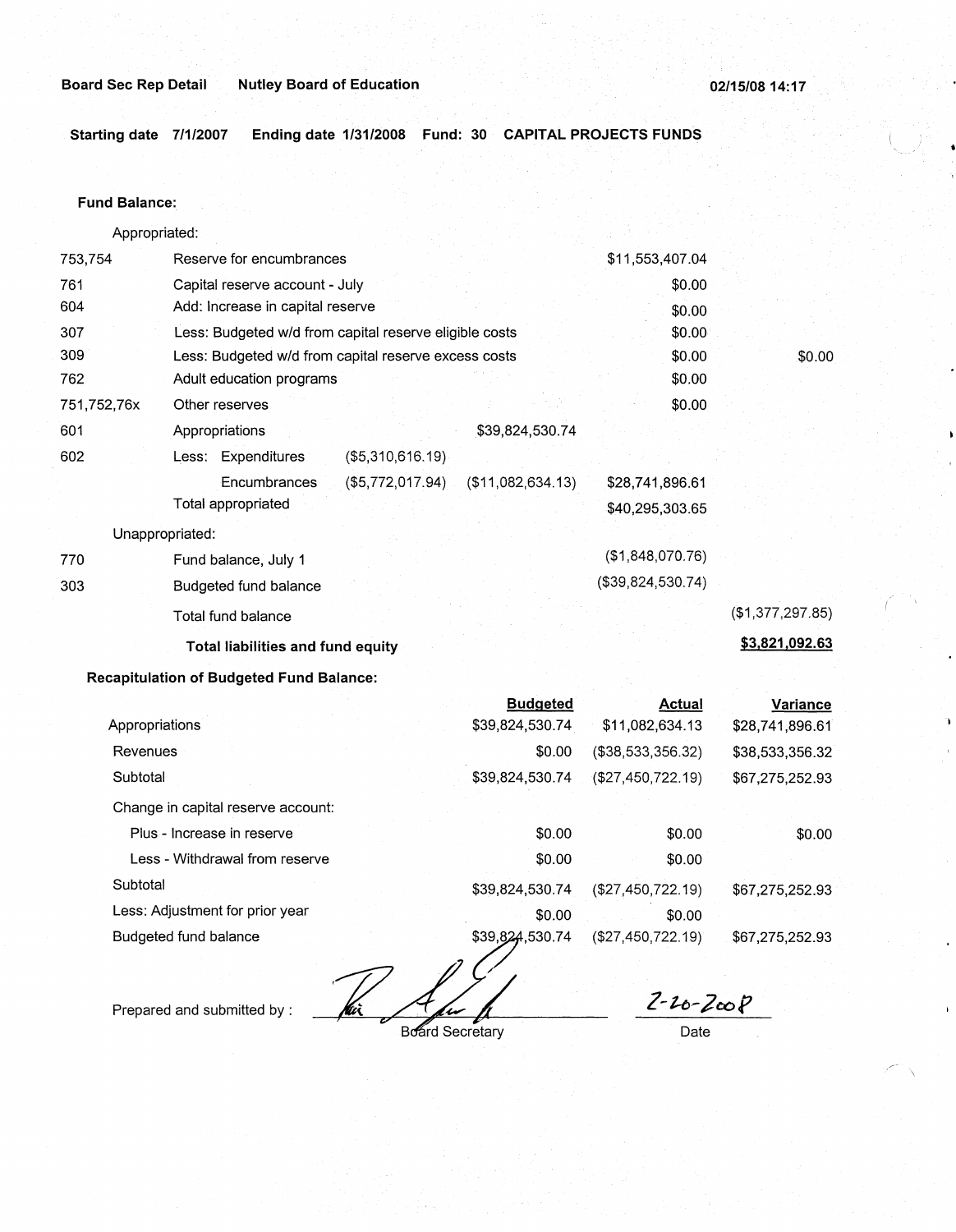*I* 

**Starting date 7/1/2007 Ending date 1/31/2008 Fund: 40 DEBT SERVICE FUNDS** 

| <b>Assets and Resources</b>                             |                  |              |
|---------------------------------------------------------|------------------|--------------|
| Assets:                                                 |                  |              |
| Cash in bank<br>101                                     |                  | \$688,951.62 |
| $102 - 106$<br>Cash Equivalents                         |                  | \$0.00       |
| 111<br>Investments                                      |                  | \$0.00       |
| Capital Reserve Account<br>116                          |                  | \$0.00       |
| 121<br>Tax levy Receivable                              |                  | \$0.00       |
|                                                         |                  |              |
| Accounts Receivable:                                    |                  |              |
| Interfund<br>132                                        | \$21,747.60      |              |
| Intergovernmental - State<br>141                        | \$0.00           |              |
| Intergovernmental - Federal<br>142                      | \$0.00           |              |
| Intergovernmental - Other<br>143                        | \$0.00           |              |
| Other (net of estimated uncollectable of \$<br>153, 154 | \$0.00           | \$21,747.60  |
|                                                         |                  |              |
| Loans Receivable:                                       |                  |              |
| 131<br>Interfund                                        | \$0.00           |              |
| Other (Net of estimated uncollectable of \$<br>151, 152 | \$0.00           | \$0.00       |
| <b>Other Current Assets</b>                             |                  | \$0.00       |
| <b>Resources:</b>                                       |                  |              |
| <b>Estimated revenues</b><br>301                        | \$1,294,304.00   |              |
| 302<br>Less revenues                                    | (\$1,288,201.00) | \$6,103.00   |
| <b>Total assets and resources</b>                       |                  | \$716,802.22 |
| <b>Liabilities and fund equity</b>                      |                  |              |
|                                                         |                  |              |
| Liabilities:                                            |                  |              |
|                                                         |                  |              |
| Intergovernmental accounts payable - state<br>411       |                  | \$0.00       |
| 421<br>Accounts payable                                 |                  | \$0.00       |
| Contracts payable<br>431                                |                  | \$0.00       |
| 451<br>Loans payable                                    |                  | \$0.00       |
| Deferred revenues<br>481                                |                  | \$0.00       |
|                                                         |                  |              |

Other current liabilities

**Total liabilities** 

**\$0.00** 

\$0.00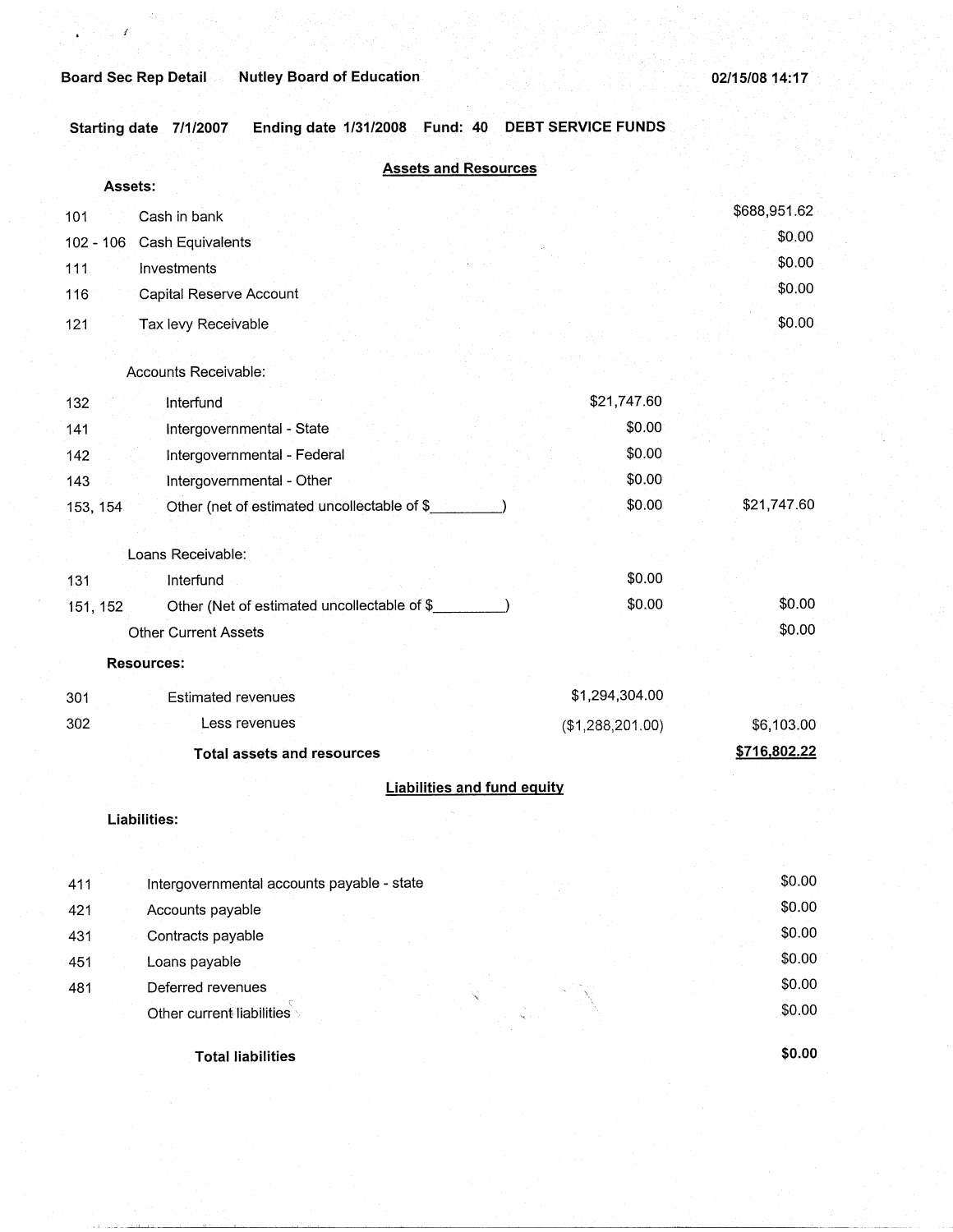' '

**Starting date 7/1/2007 Ending date 1/31/2008 Fund: 40 DEBT SERVICE FUNDS** )

#### **Fund Balance:**

Appropriated: 753,754 Reserve for encumbrances \$0.00 761 Capital reserve account - July \$0.00 604 Add: Increase in capital reserve **\$0.00** \$0.00 307 Less: Budgeted w/d from capital reserve eligible costs \$0.00 309 Less: Budgeted w/d from capital reserve excess costs \$0.00 \$0.00 \$0.00 762 Adult education programs \$0.00 751,752,76x Other reserves \$0.00 601 Appropriations \$1,294,304.00 602 Less: Expenditures (\$577,503.00) Encumbrances \$0.00 (\$577,503.00) \$716,801.00 Total appropriated \$716,801.00 Unappropriated: The Fund balance, July 1  $$0.72$ 303 Budgeted fund balance \$0.00 Total fund balance \$716,801.72 Total liabilities and fund equity **\$716,801.72 \$716,801.72 Recapitulation of Budgeted Fund Balance: Budgeted Actual Variance**  Appropriations **\$1,294,304.00** \$577,503.00 \$716,801.00 Revenues (\$1,294,304.00) (\$1,288,201.00) (\$6,103.00) Subtotal \$0.00 (\$710,698.00) \$710,698.00

Change in capital reserve account:

Plus - Increase in reserve **80.00** \$0.00 \$0.00 \$0.00 Less - Withdrawal from reserve  $$0.00$  \$0.00 \$0.00 Subtotal \$0.00 (\$710,698.00) \$710,698.00 Less: Adjustment for prior year  $$0.00$  \$0.00 \$0.00

Budgeted fund balance **\$0.00** (\$710,698.00) \$710,698.00

Prepared and submitted by :

 $2 - 2 - 08$ 

Board Secretary **Date**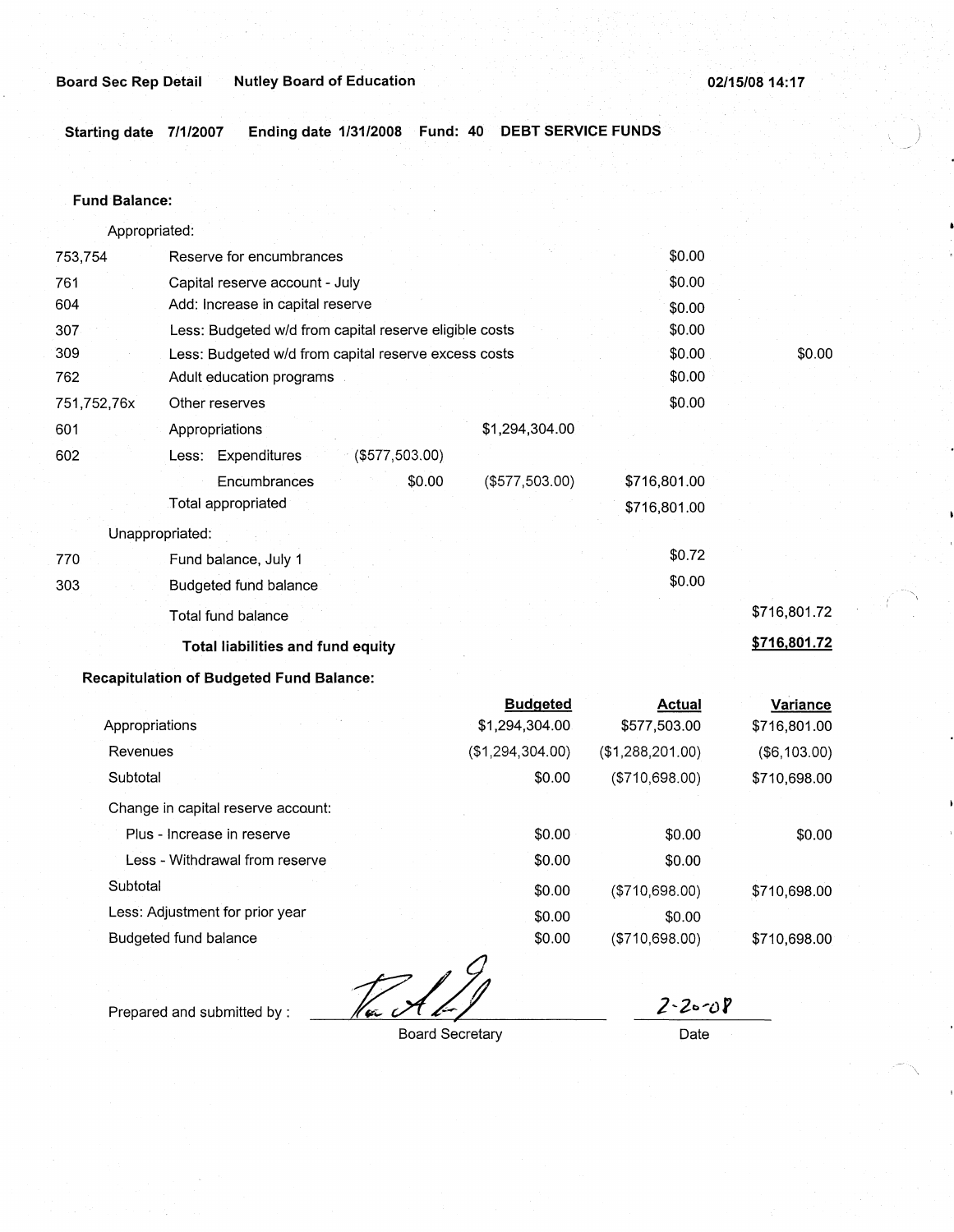*J* 

Starting date 7/1/2007 Ending date 1/31/2008 Fund: 50 ENTERPRISE FUND

|             | <b>Assets and Resources</b>                 |                  |                  |
|-------------|---------------------------------------------|------------------|------------------|
|             | Assets:                                     |                  |                  |
| 101         | Cash in bank                                |                  | (\$78,281.30)    |
| $102 - 106$ | Cash Equivalents                            |                  | \$592.00         |
| 111         | Investments                                 |                  | \$0.00           |
| 116         | Capital Reserve Account                     |                  | \$0.00           |
| 121         | Tax levy Receivable                         |                  | \$0.00           |
|             | Accounts Receivable:                        |                  |                  |
| 132         | Interfund                                   | \$0.00           |                  |
| 141         | Intergovernmental - State                   | \$0.00           |                  |
| 142         | Intergovernmental - Federal                 | (\$0.10)         |                  |
| 143         | Intergovernmental - Other                   | \$0.00           |                  |
| 153, 154    | Other (net of estimated uncollectable of \$ | \$0.00           | (\$0.10)         |
|             |                                             |                  |                  |
|             | Loans Receivable:                           |                  |                  |
| 131         | Interfund                                   | \$0.00           |                  |
| 151, 152    | Other (Net of estimated uncollectable of \$ | \$0.00           | \$0.00           |
|             | <b>Other Current Assets</b>                 |                  | \$20,458.84      |
|             | <b>Resources:</b>                           |                  |                  |
| 301         | <b>Estimated revenues</b>                   | \$0.00           |                  |
| 302         | Less revenues                               | ( \$472, 785.31) | (\$472,785.31)   |
|             | <b>Total assets and resources</b>           |                  | ( \$530, 015.87) |
|             | <b>Liabilities and fund equity</b>          |                  |                  |
|             | Liabilities:                                |                  |                  |
| 101         | Cash in bank                                |                  | (\$78,281.30)    |
|             |                                             |                  |                  |
| 411         | Intergovernmental accounts payable - state  |                  | \$0.00           |
| 421         | Accounts payable                            |                  | \$0.00           |
| 431         | Contracts payable                           |                  | \$0.00           |
| 451         | Loans payable                               |                  | \$0.00           |
| 481         | Deferred revenues                           |                  | \$0.00           |
|             | Other current liabilities                   |                  | \$52,724.18      |
|             | <b>Total liabilities</b>                    |                  | \$52,724.18      |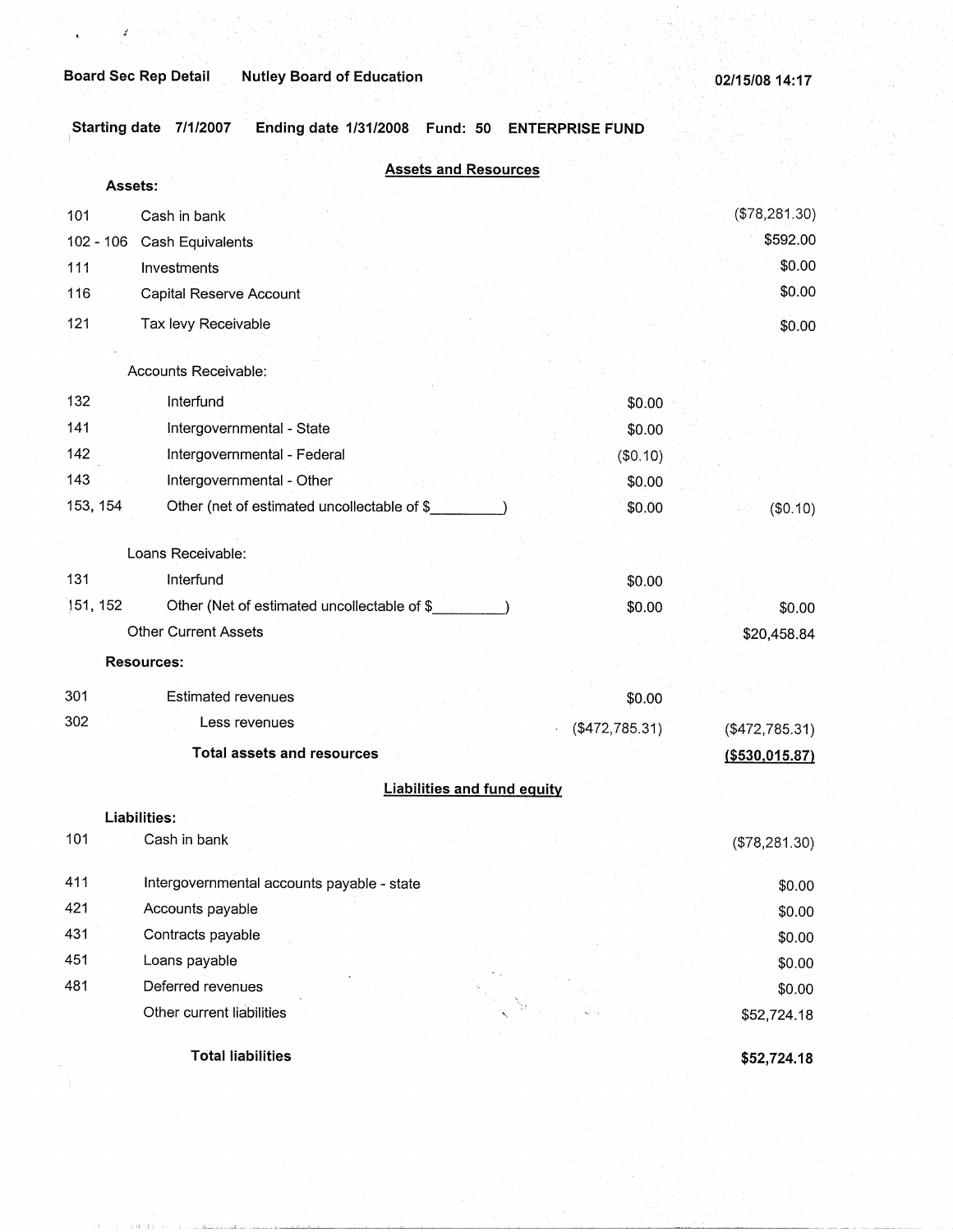**Starting date 7/1/2007 Ending date 1/31/2008 Fund: 50 ENTERPRISE FUND** 

#### **Fund Balance:**

753,754 761 604 Appropriated: Reserve for encumbrances Capital reserve account - July Add: Increase in capital reserve 307 309 762 751,752,76x 601 Less: Budgeted w/d from capital reserve eligible costs Less: Budgeted w/d from capital reserve excess costs Adult education programs 602 770 303 Other reserves Appropriations Less: Expenditures **Encumbrances** Total appropriated Unappropriated: Fund balance, July 1 Budgeted fund balance Total fund balance (\$439,249.45) (\$342,659.02) **Total liabilities and fund equity**  \$987,319.32 (\$781,908.47) \$373,018.34 \$0.00 \$0.00 \$0.00 \$0.00 \$0.00 \$0.00 \$205,410.85 \$578,429.19 (\$173,849.92) (\$987,319.32) \$0.00 (\$582,740.05) **(\$530,015.87)** 

## **Recapitulation of Budgeted Fund Balance:**

|                                    | <b>Budgeted</b> | Actual         | Variance     |
|------------------------------------|-----------------|----------------|--------------|
| Appropriations                     | \$987,319.32    | \$781,908.47   | \$205,410.85 |
| Revenues                           | \$0.00          | (\$472,785.31) | \$472,785.31 |
| Subtotal                           | \$987,319.32    | \$309,123.16   | \$678,196.16 |
| Change in capital reserve account. |                 |                |              |
| Plus - Increase in reserve         | \$0.00          | \$0.00         | \$0.00       |
| Less - Withdrawal from reserve     | \$0.00          | \$0.00         |              |
| Subtotal                           | \$987,319.32    | \$309,123.16   | \$678,196.16 |
| Less: Adjustment for prior year    | \$0.00          | \$0.00         |              |
| Budgeted fund balance              | \$987,319.32    | \$309,123.16   | \$678,196.16 |
|                                    |                 |                |              |

Prepared and submitted by :

Board Secretary

 $2 - 20 - 08$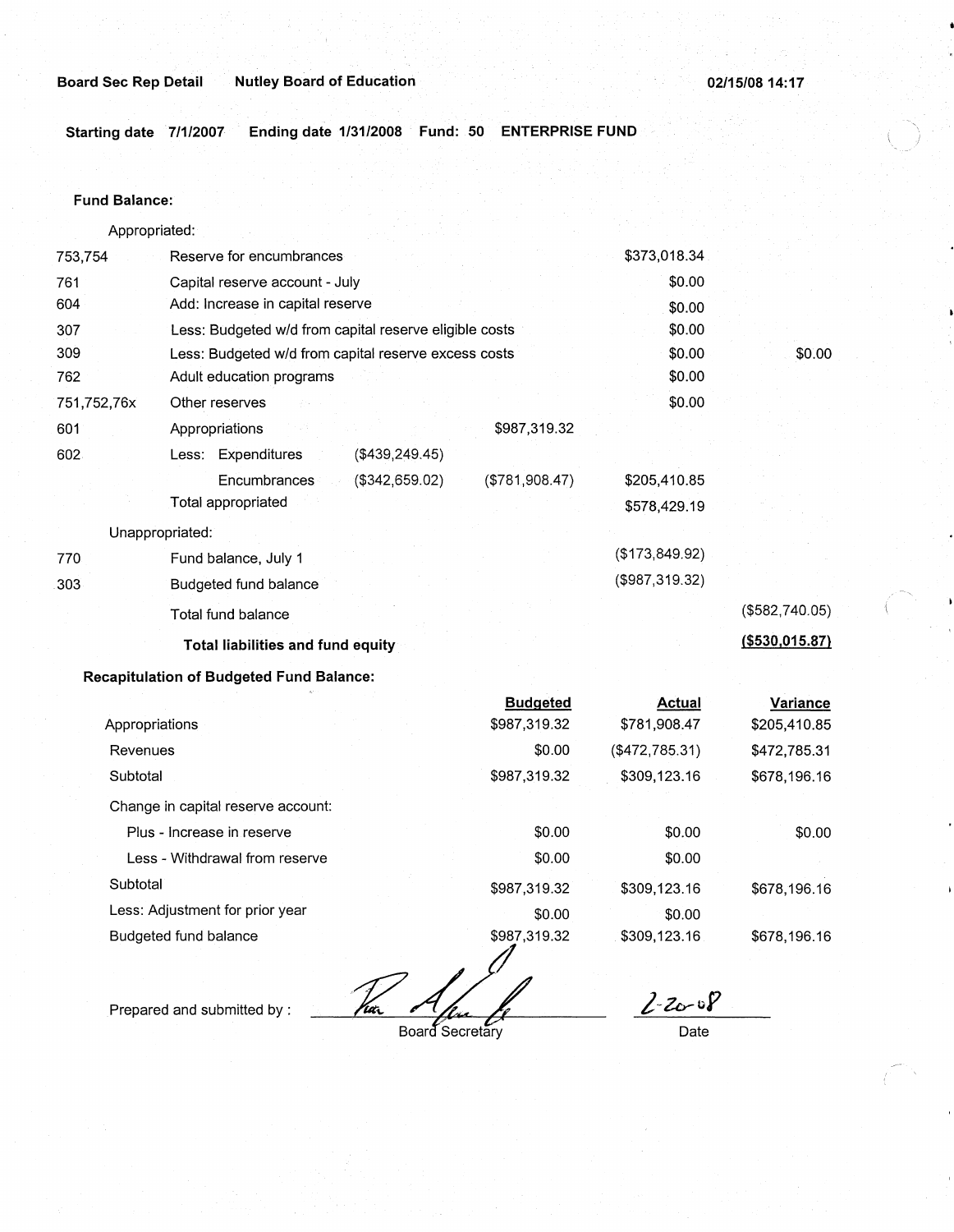## **Board Sec Rep Detail. Mutley Board of Education 02/15/08 14:17 02/15/08 14:17**

. '

*)* 

Starting date 7/1/2007 Ending date 1/31/2008 Fund: 51 SUMMER CAMP

|             | <b>Assets and Resources</b><br>Assets:      |               |          |
|-------------|---------------------------------------------|---------------|----------|
| 101         | Cash in bank                                |               | \$471.73 |
| $102 - 106$ | Cash Equivalents                            |               | \$0.00   |
| 111         | Investments                                 |               | \$0.00   |
| 116         | Capital Reserve Account                     |               | \$0.00   |
| 121         | Tax levy Receivable                         |               | \$0.00   |
|             | Accounts Receivable:                        |               |          |
| 132         | Interfund                                   | \$0.00        |          |
| 141         | Intergovernmental - State                   | \$0.00        |          |
| 142         | Intergovernmental - Federal                 | \$0.00        |          |
| 143         | Intergovernmental - Other                   | \$0.00        |          |
| 153, 154    | Other (net of estimated uncollectable of \$ | \$0.00        | \$0.00   |
|             | Loans Receivable:                           |               |          |
| 131         | Interfund                                   | \$0.00        |          |
| 151, 152    | Other (Net of estimated uncollectable of \$ | \$0.00        | \$0.00   |
|             | <b>Other Current Assets</b>                 |               | \$0.00   |
|             | <b>Resources:</b>                           |               |          |
| 301         | <b>Estimated revenues</b>                   | \$18,325.00   |          |
| 302         | Less revenues                               | (\$18,325.00) | \$0.00   |
|             | <b>Total assets and resources</b>           |               | \$471.73 |
|             | <b>Liabilities and fund equity</b>          |               |          |
|             | Liabilities:                                |               |          |
| 411         | Intergovernmental accounts payable - state  |               | \$0.00   |
| 421         | Accounts payable                            |               | \$0.00   |
| 431         | Contracts payable                           |               | \$0.00   |
| 451         | Loans payable                               |               | \$0.00   |
| 481         | Deferred revenues                           |               | \$0.00   |
|             | Other current liabilities                   |               | \$0.00   |
|             | <b>Total liabilities</b>                    |               | \$0.00   |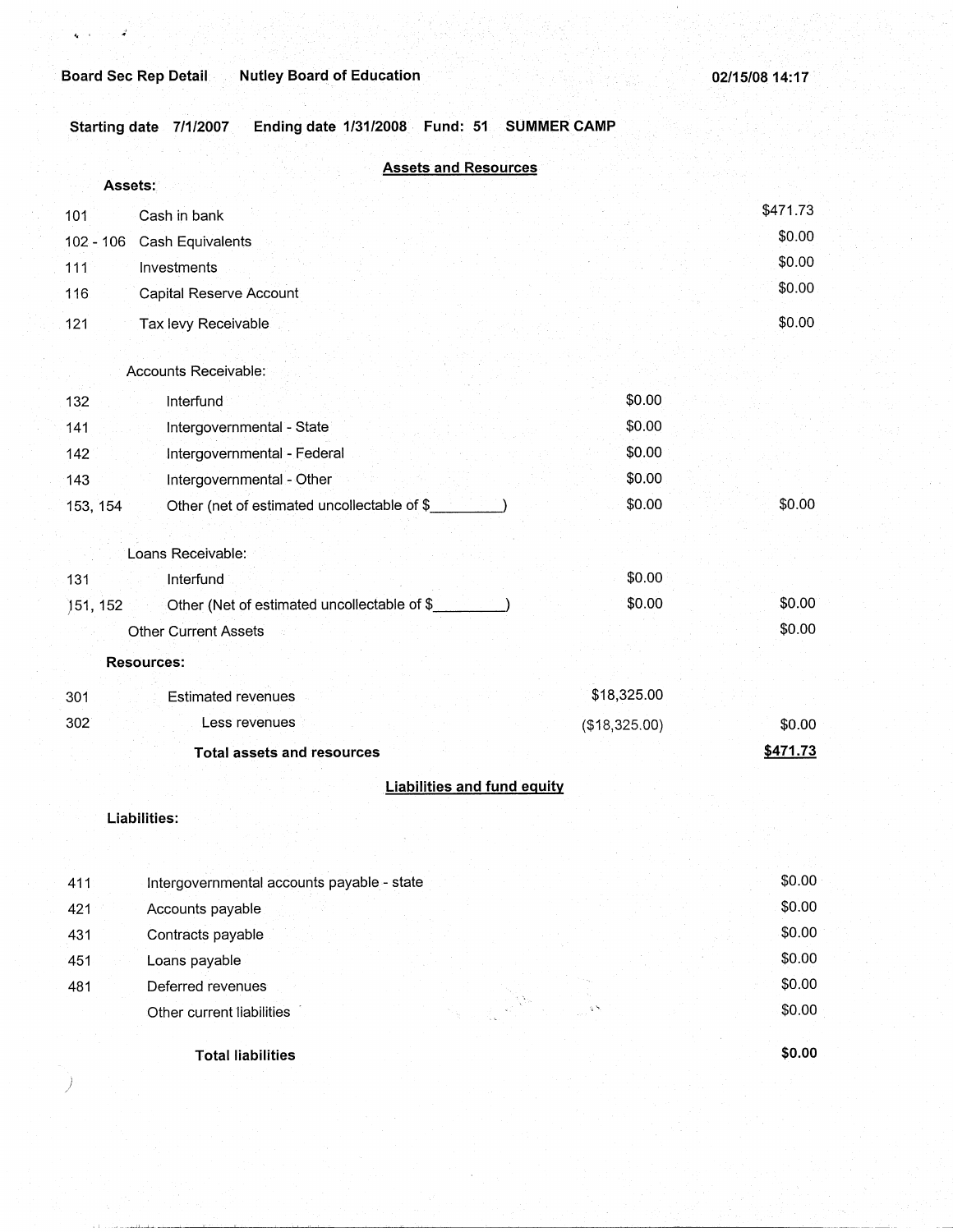$\circlearrowleft$ 

(

~--.

**Starting date 7/1/2007 Ending date 1/31/2008 Fund: 51 SUMMER CAMP** 

#### **Fund Balance:**

| Appropriated: |                                                        |          |          |
|---------------|--------------------------------------------------------|----------|----------|
| 753,754       | Reserve for encumbrances                               | \$0.00   |          |
| 761           | Capital reserve account - July                         | \$0.00   |          |
| 604           | Add: Increase in capital reserve                       | \$0.00   |          |
| 307           | Less: Budgeted w/d from capital reserve eligible costs | \$0.00   |          |
| 309           | Less: Budgeted w/d from capital reserve excess costs   | \$0.00   | \$0.00   |
| 762           | Adult education programs                               | \$0.00   |          |
| 751,752,76x   | Other reserves                                         | \$0.00   |          |
| 601           | \$18,325.00<br>Appropriations                          |          |          |
| 602           | Less: Expenditures<br>(\$17,853.27)                    |          |          |
|               | Encumbrances<br>\$0.00<br>(\$17,853.27)                | \$471.73 |          |
|               | Total appropriated                                     | \$471.73 |          |
|               | Unappropriated:                                        |          |          |
| 770           | Fund balance, July 1                                   | \$0.00   |          |
| 303           | Budgeted fund balance                                  | \$0.00   |          |
|               | Total fund balance                                     |          | \$471.73 |
|               | Total liabilities and fund equity.                     |          | \$471.73 |
| m.            | altolation of Dodnoted Found Dela                      |          |          |

**Recapitulation of Budgeted Fund Balance:** 

|                                    | <b>Budgeted</b> | Actual        | Variance |
|------------------------------------|-----------------|---------------|----------|
| Appropriations                     | \$18,325.00     | \$17,853.27   | \$471.73 |
| Revenues                           | (\$18,325.00)   | (\$18,325.00) | \$0.00   |
| Subtotal                           | \$0.00          | (\$471.73)    | \$471.73 |
| Change in capital reserve account: |                 |               |          |
| Plus - Increase in reserve         | \$0.00          | \$0.00        | \$0.00   |
| Less - Withdrawal from reserve     | \$0.00          | \$0.00        |          |
| Subtotal                           | \$0.00          | (\$471.73)    | \$471.73 |
| Less: Adjustment for prior year    | \$0.00          | \$0.00        |          |
| Budgeted fund balance              | \$0.00          | ( \$471.73)   | \$471.73 |
|                                    |                 |               |          |

Tia

Prepared and submitted by :

Board Secretary

 $2 - 20 - 68$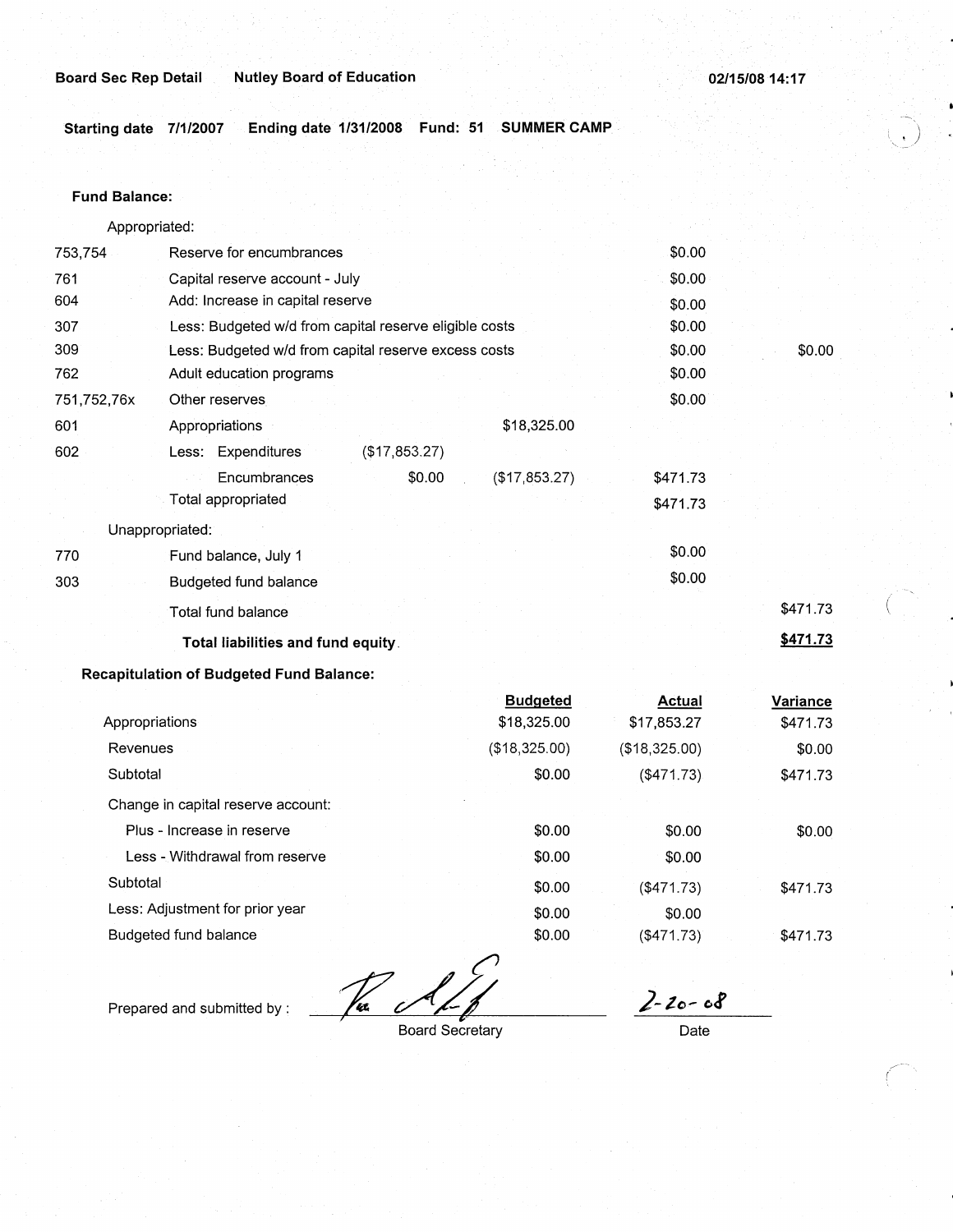## **Board Sec Rep Detail Mutley Board of Education**

 $\checkmark$ 

**Starting date 7/1/2007 Ending date 1/31/2008 Fund:· 55 EXTEND.ED DAY** 

|           | <b>Assets and Resources</b>                  |                |                 |
|-----------|----------------------------------------------|----------------|-----------------|
|           | Assets:                                      |                |                 |
| 101       | Cash in bank                                 |                | \$83,779.16     |
|           | 102 - 106 Cash Equivalents                   |                | \$500.00        |
| 111       | Investments                                  |                | \$0.00          |
| 116       | Capital Reserve Account                      |                | \$0.00          |
| 121       | Tax levy Receivable                          |                | \$0.00          |
|           | Accounts Receivable:                         |                |                 |
| 132       | Interfund                                    | \$38,836.94    |                 |
| 141       | Intergovernmental - State                    | \$0.00         |                 |
| 142       | Intergovernmental - Federal                  | \$0.00         |                 |
| 143       | Intergovernmental - Other                    | \$0.00         |                 |
| 153, 154  | Other (net of estimated uncollectable of \$  | \$0.00         | \$38,836.94     |
|           | Loans Receivable:                            |                |                 |
| 131       | Interfund                                    | \$0.00         |                 |
| ้151, 152 | Other (Net of estimated uncollectable of \$_ | \$0.00         | \$0.00          |
|           | <b>Other Current Assets</b>                  |                | \$0.00          |
|           | Resources:                                   |                |                 |
| 301       | Estimated revenues                           | \$0.00         |                 |
| 302       | Less revenues                                | (\$306,587.21) | (\$306,587.21)  |
|           | <b>Total assets and resources</b>            |                | ( \$183,471.11) |
|           | <b>Liabilities and fund equity</b>           |                |                 |
|           | Liabilities:                                 |                |                 |
| 411       | Intergovernmental accounts payable - state   |                | \$0.00          |
| 421       | Accounts payable                             |                | \$0.00          |
| 431       | Contracts payable                            |                | \$0.00          |
| 451       | Loans payable                                |                | \$0.00          |
| 481       | Deferred revenues                            |                | \$0.00          |
|           | Other current liabilities                    |                | \$249,055.19    |
|           | <b>Total liabilities</b>                     |                | \$249,055.19    |